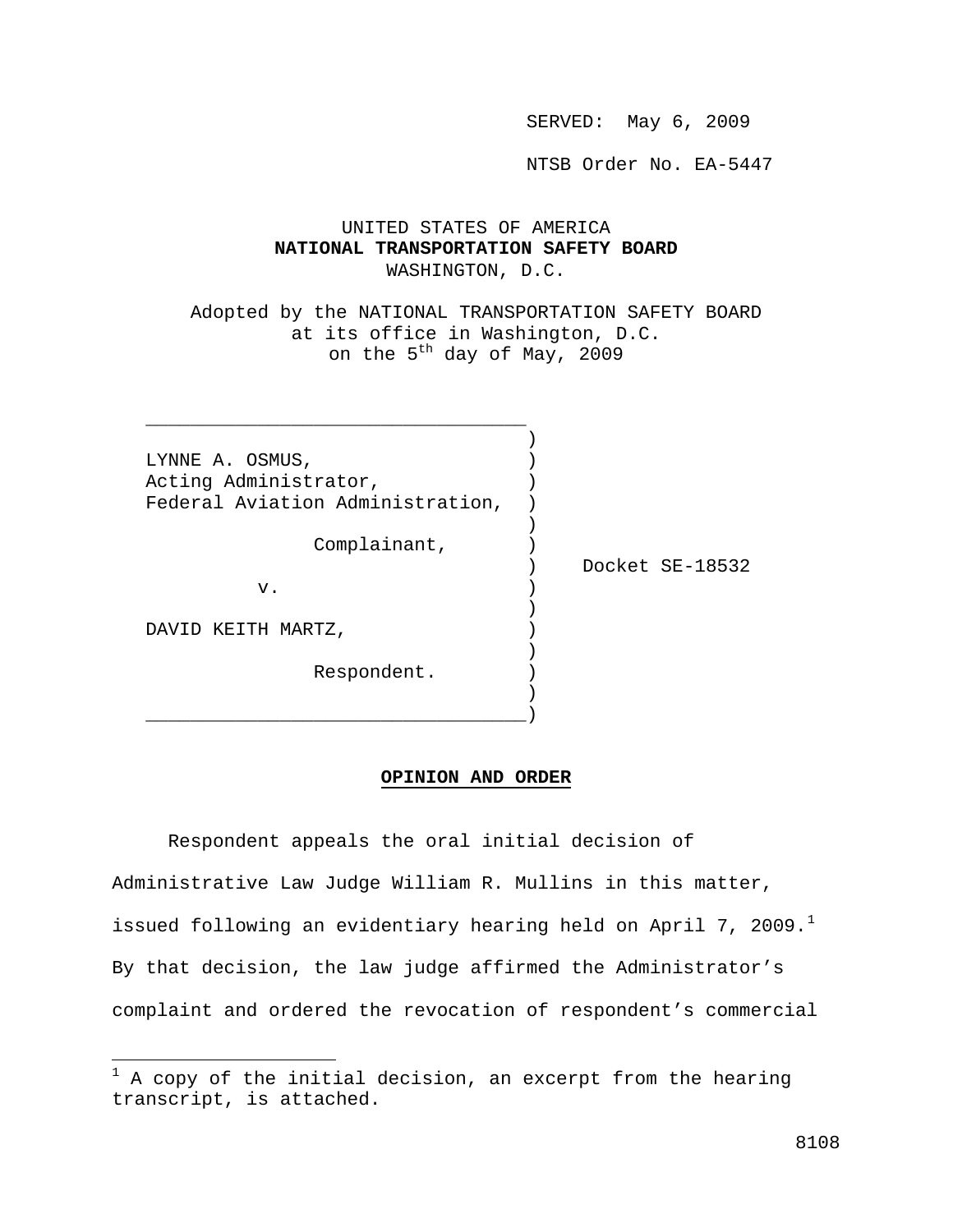pilot certificate, based on a violation of 14 C.F.R. § 91.13(a).<sup>[2](#page-1-0)</sup> The law judge found respondent had violated § 91.13(a) when he performed a sex act with a female passenger while airborne, while both the passenger and respondent had lap belts and shoulder harnesses unlatched, while respondent's clothing during the performance of the sex act risked interfering with the helicopter's controls, and while the passenger was in a position to interfere with the helicopter's controls, all of which occurred as respondent was operating the helicopter above a populated area. We deny respondent's appeal.

The Administrator's March 10, 2009 amended emergency order,  $3$ which served as the complaint before the law judge, alleged that, at some time between May 2005 and July 2007, respondent was pilot-in-command of a Bell model 206B helicopter on a passenger-carrying flight in the vicinity of San Diego, California, and that, during the flight, a passenger leaned over the collective pitch control in the aircraft to perform a sex act on respondent. As a result, the order alleged that respondent's access to the collective pitch control was

<u>.</u>

<span id="page-1-0"></span> $^2$  Section 91.13(a) prohibits careless or reckless operation so as to endanger the life or property of another.

<span id="page-1-1"></span><sup>&</sup>lt;sup>3</sup> This case proceeds pursuant to the Administrator's authority to issue immediately effective orders under 49 U.S.C. §§ 44709(e) and 46105(c), and in accordance with the Board's Rules of Practice governing emergency proceedings, codified at 49 C.F.R. §§ 821.52—821.57.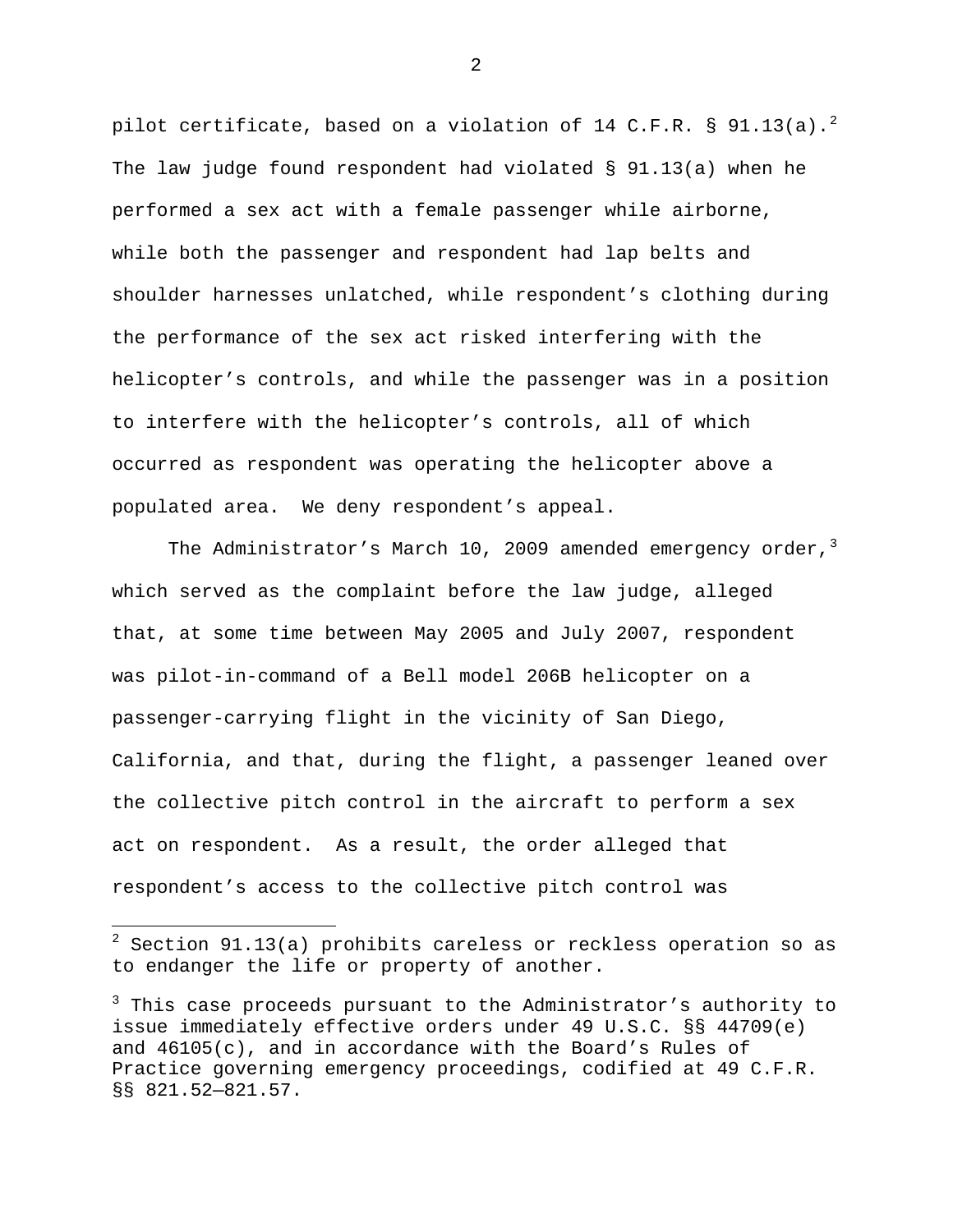restricted during the commission of the sex act and that the manner in which the encounter was conducted risked loss of control of the aircraft. Based on these allegations, the order stated that respondent had operated the helicopter in a careless or reckless manner. The order further alleged that respondent's commercial pilot certificate had been revoked in 2004 and suspended in 2006, and that respondent's private pilot certificate was revoked in 1986.

 At the hearing, the Administrator submitted into evidence a video recording that depicted respondent engaging in the sexual encounter with the passenger while respondent operated the aircraft on the flight in question. Exh. A-2. In addition, the Administrator called John Goldfluss, an aviation safety inspector with the FAA Western Pacific Regional Headquarters, to testify, and the law judge accepted him as an expert concerning helicopter operations. Inspector Goldfluss reviewed the video recording with the court and opined that it depicted reckless conduct. Tr. at 20. He noted that video entered into evidence in this case shows a flight over a populated area. Tr. at 40. He described, in detail, the means of operation of helicopters, and explained the importance of a helicopter pilot not becoming distracted during flight. In addition, Inspector Goldfluss described the three primary sets of helicopter controls (the collective, the cyclic, and the tail rotor anti-torque pedals),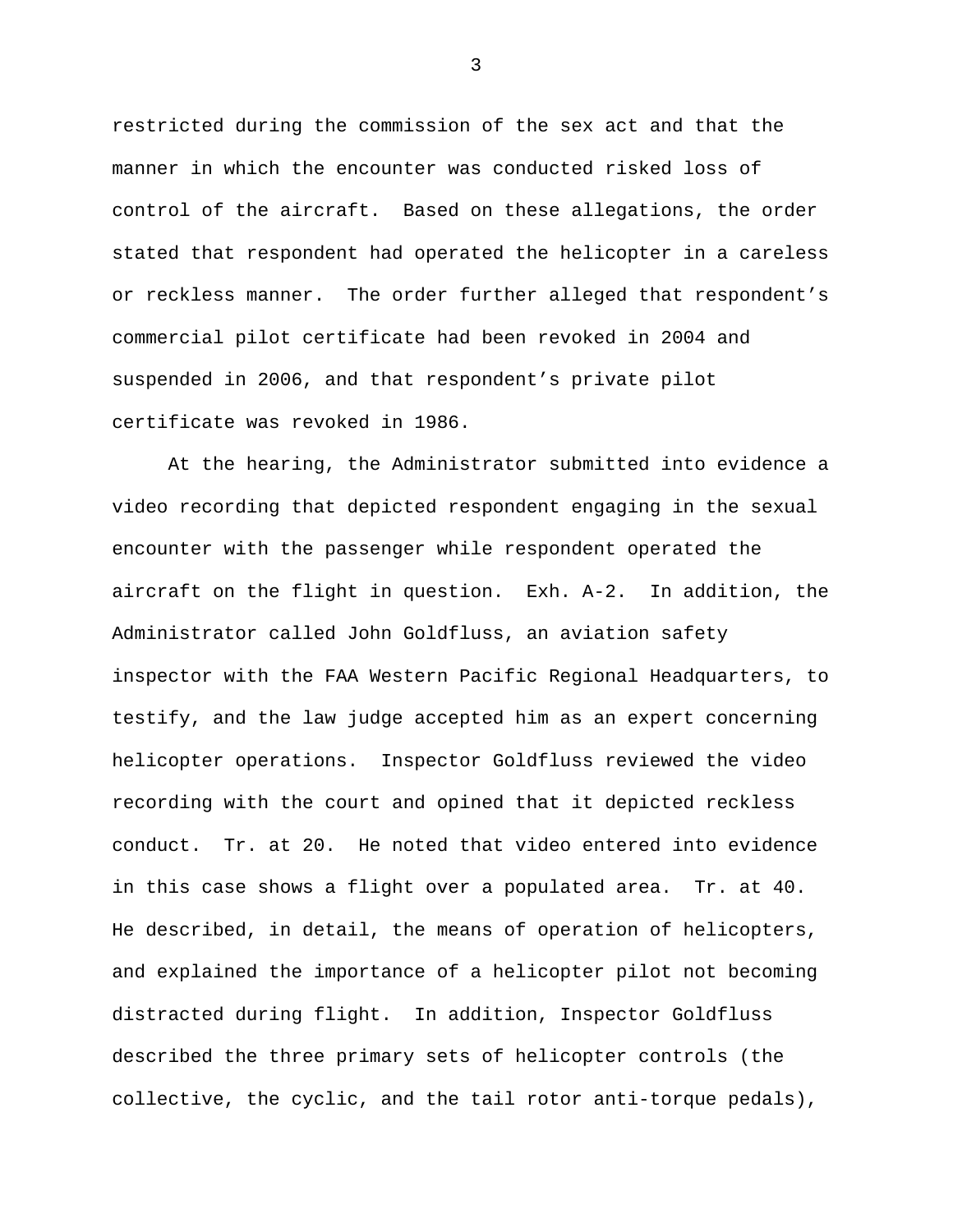and stated that, had respondent needed to perform an emergency maneuver such as an autorotation of the helicopter in the event of an engine failure or power loss, he would have needed to manipulate these controls immediately, without any interference from his own clothing, while properly secured in the seat so as to resist any unusual G forces, and without interference from the unsecured passenger's body. Tr. at 23, 28—29, 31—32. Inspector Goldfluss also stated that the audio portion of Exhibit A-2 indicates that respondent had unfastened his lap belt and shoulder harness during the flight. Tr. at 31—32. He explained in detail that sudden maneuvering of the aircraft would likely have thrown either the passenger or the pilot, or even both, against the aircraft controls, possibly causing immediate loss of controlled flight. Inspector Goldfluss thus concluded that respondent's operation of the aircraft was reckless because his access to the controls was restricted, and control of the aircraft jeopardized, by the location of respondent's clothing and the position of the passenger's body.

 In response to the Administrator's case, respondent called three witnesses who all opined that respondent was a skilled helicopter pilot who did not lack the care, judgment, or responsibility to fly a helicopter. On cross-examination, however, these witnesses stated that they would not fly with respondent while respondent was engaged in a sex act with an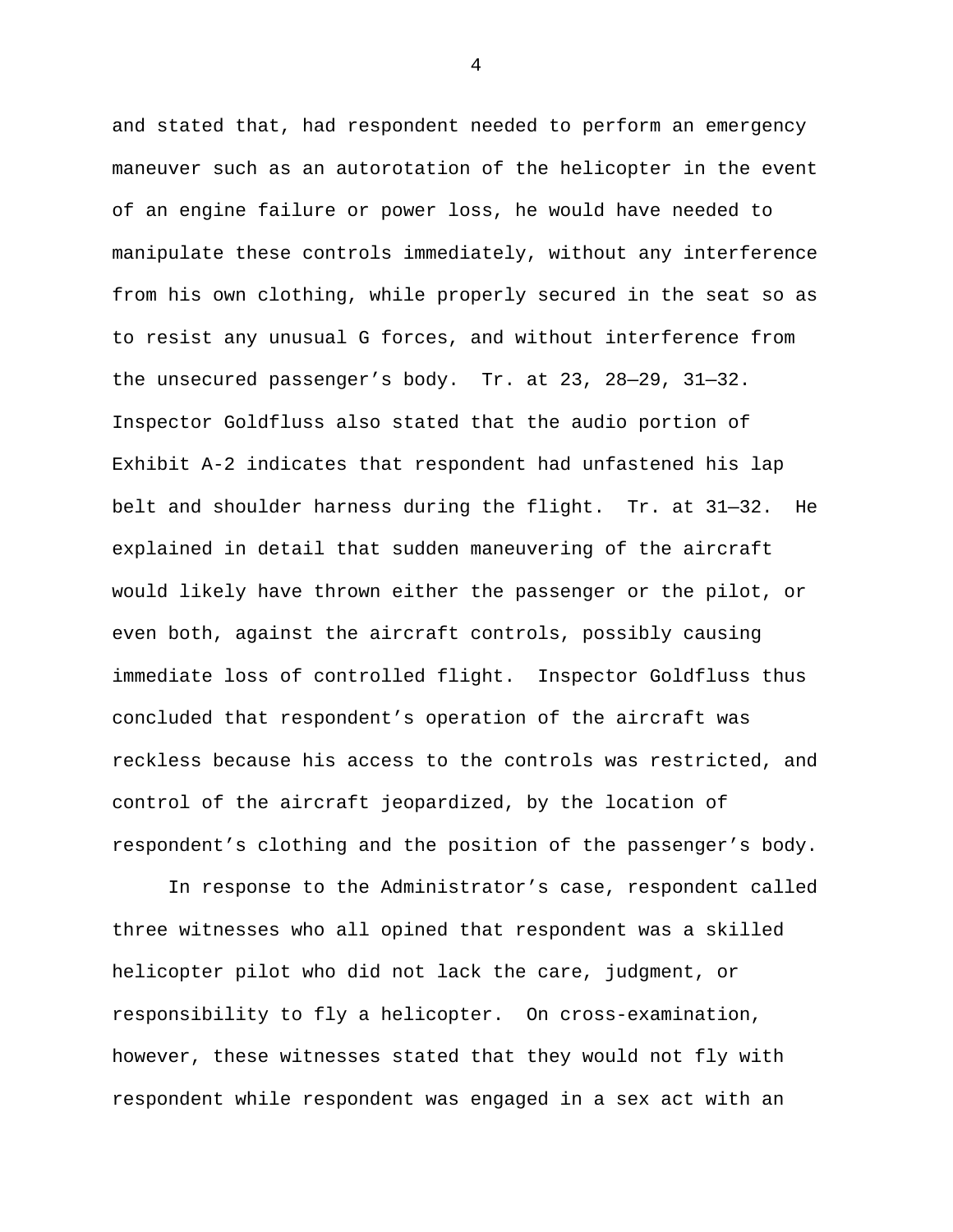unrestrained passenger, as videotaped in this instance. In conclusion, respondent testified on his own behalf, and stated that his certificate had been suspended for operating an unairworthy aircraft shortly after the flight at issue here, and that he had learned his lesson from that incident and the suspension that followed. Tr. at 91. Respondent further testified that he makes decisions differently now than he did in 2005, when the incident at issue occurred, and that he believes that he has the qualifications necessary to hold an airman certificate. Tr. at 95.

 At the conclusion of the hearing, the law judge issued a bench decision, in which he reviewed the evidence. The law judge acknowledged that respondent admitted that he engaged in a sex act with a female passenger during the flight at issue, and specifically, as the video demonstrated, while the female passenger was unfastened from her lap belt and shoulder harness, while she leaned across the cockpit and certain aircraft controls, as she placed her head across his lap, and after he himself had unlatched his lap belt and shoulder harness. Initial Decision at 113. The law judge noted that the only portion of the complaint that respondent denied was whether his operation of the helicopter during the act was careless or reckless. The law judge stated that the Administrator had proven that respondent's access to the helicopter controls was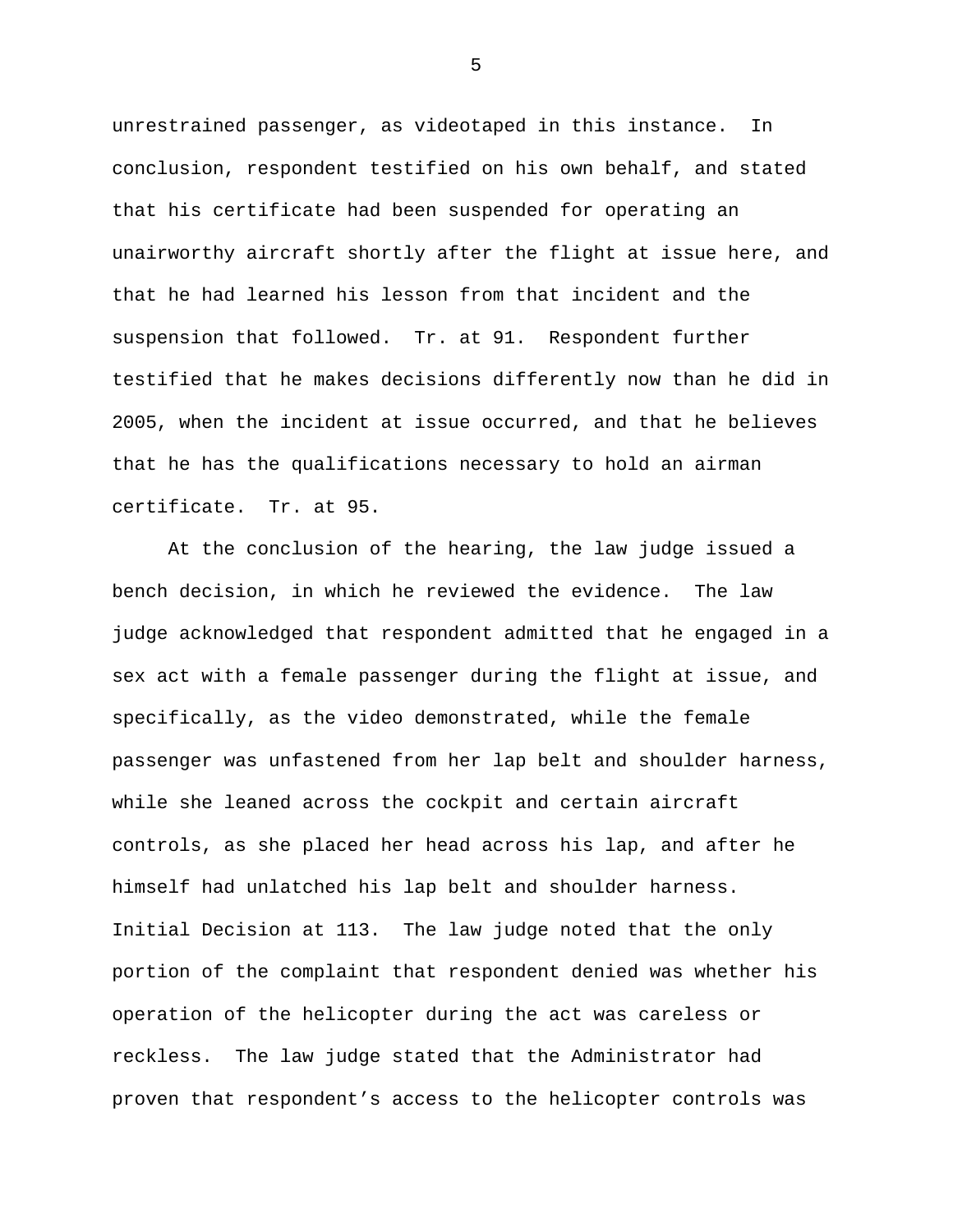at risk and that both cockpit occupants were unrestrained. As a result, the law judge unequivocally concluded that respondent's behavior was reckless and thus a serious violation. The law judge further noted that respondent's certificate had previously been subject to enforcement actions, and that revocation of respondent's certificate here was the appropriate sanction under the Administrator's Sanction Guidance Table. Id. at 113—14.

 On appeal, respondent raises four issues: whether the evidence supports the law judge's finding that respondent's conduct during the operation of the helicopter amounted to "gross recklessness"; whether the law judge improperly admitted medical testimony; whether the Sanction Guidance Table provides for revocation in this case; and whether respondent lacks the qualifications necessary to hold an airman certificate. The Administrator contests each of respondent's arguments, and urges us to uphold the law judge's decision.

 With regard to respondent's contention that the evidence does not support the law judge's finding that respondent's conduct was grossly reckless, we reject respondent's argument. The Administrator provided direct evidence to indicate that respondent engaged in a sex act during the flight at issue. Exh. A-2. Even after conceding the accuracy of the video evidence, respondent appears to focus exclusively on the misguided contention that his access to the aircraft's controls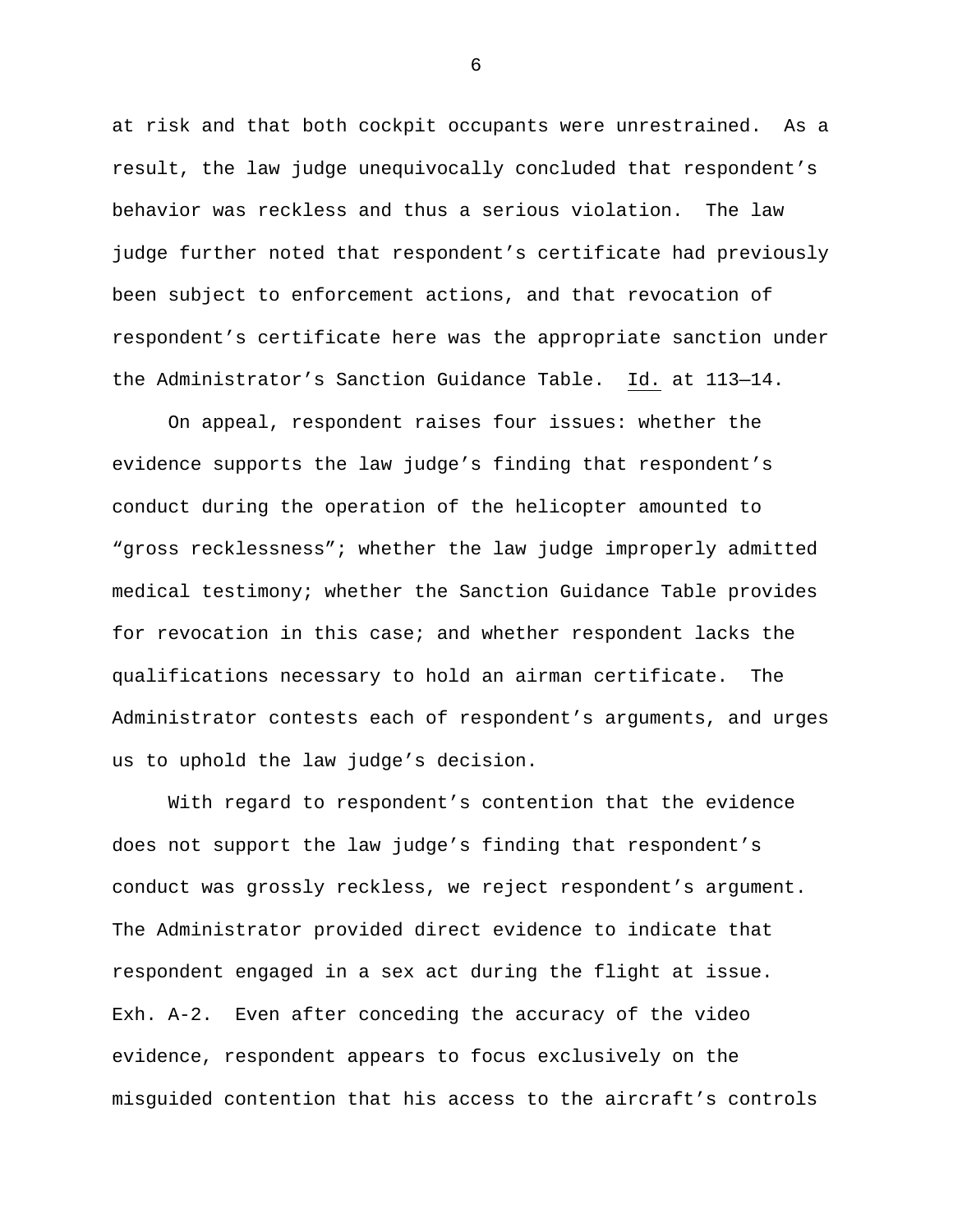was not restricted, and accordingly, he had no difficulty maintaining control of the aircraft. This assertion, however, seems to ignore the import of key facts in the case: the passenger was leaning across one of the essential aircraft controls, the collective. Her head was occupying a space very near the cyclic control, another critical aircraft control. Her body was unrestrained and vulnerable to G forces, including negative G forces, from any sudden aircraft maneuvers in flight. Respondent's argument also does not obviate the undisputed fact that respondent unfastened his own lap belt and shoulder harness that secured him in place, thus subjecting his own unrestrained body to G forces and the risk of being thrown about the cockpit during that portion of the flight. Respondent's argument that his aircraft was not in danger of hitting the ground or another aircraft, or going out of control, therefore seems to ignore not only the risks he took on the flight in question, but ignores the laws of physics as well. In the aggregate, these events convince us that respondent's attention was not devoted sufficiently to the act of flying the aircraft. Instead, during substantial portions of the flight in question, it appears to this Board that the flight was but a single misstep from disaster.

 Beginning at the point in the videotape before the passengers actually boarded the helicopter, the female passenger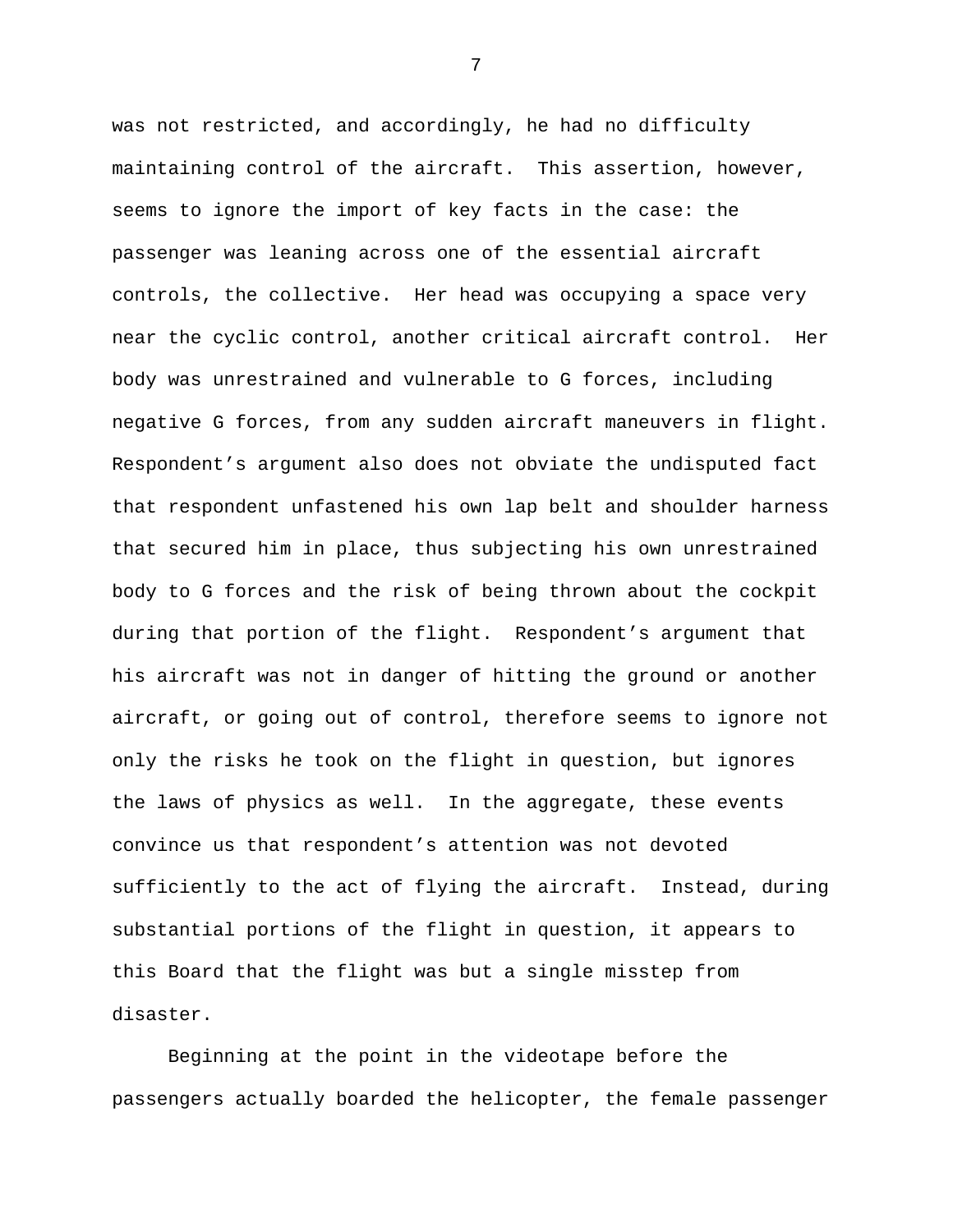exhibited not only an innocence to the ways of flight and the intricacies of helicopter operations by partially disrobing and allowing the respondent to hover the helicopter practically overhead and just feet from her body, but also displayed the typical passenger's willingness to entrust one's safety and well being to the judgment and skill of the pilot. This is often the case in the relationship between a non-flyer passenger and a pilot. Unfortunately, on this flight, that trust was rewarded by respondent's demonstrated careless disregard for the welfare of that female passenger, the camera operator filming the enterprise, and the many, many people in the city below unaware of the reckless behavior transpiring overhead.

 Regardless, as we have previously held, the Administrator need not establish actual danger, a flight suddenly in peril, in order to prevail in proving that a respondent has operated an aircraft in a careless or reckless manner. In Administrator v. Lorenz, NTSB Order No. EA-5205 at 2-3 (2006), we recognized that a showing of potential endangerment is sufficient to prove a violation of § 91.13(a), and cited several cases holding that proof of actual danger is unnecessary for a § 91.13(a) charge.<sup>[4](#page-7-0)</sup>

 $\overline{a}$ 

<span id="page-7-0"></span>See, e.g., Roach v. Nat'l Transp. Safety Bd., 804 F.2d 1147,  $1157$  ( $10$ <sup>th</sup> Cir. 1986) (finding that it is not necessary to prove actual endangerment in order to sustain a carelessness charge); Haines v. Dep't of Transp., 449 F.2d 1073, 1076 n.10 (D.C. Cir. 1971) (quoting regulation and stating that, "[t]he wording of the regulation does not support a requirement of actual danger.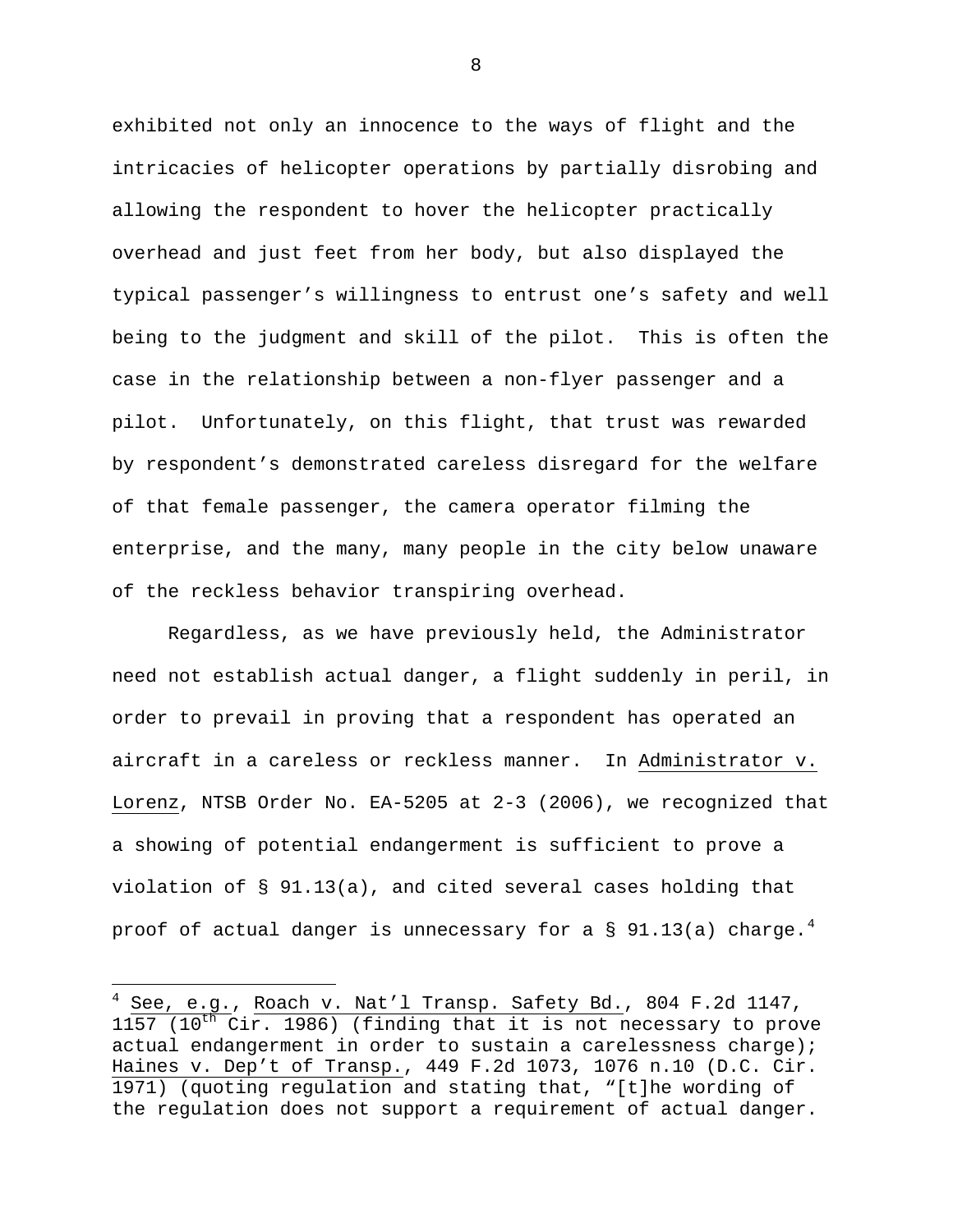Here, the Administrator has provided sufficient evidence to establish that respondent's operation of the aircraft was careless or reckless, in violation of § 91.13(a).

Respondent's argument concerning the law judge's ruling on "medical testimony" is also without merit. First, we note that we have long held that we review law judges' evidentiary rulings under an abuse of discretion standard,  $5$  and that we allow law judges significant discretion in overseeing hearings.<sup>[6](#page-8-1)</sup> Overall, we have held that we will only entertain evidentiary questions when they amount to prejudicial error.<sup>[7](#page-8-2)</sup> Given this precedent, we will review arguments regarding evidentiary rulings to determine

<sup>(..</sup>continued)

Instead it prohibits the '[operation of] an aircraft in a careless … manner so as to endanger life or property'"); Administrator v. Szabo, NTSB Order No. EA-4265 at 4 (1994) (stating that, "innumerable Board cases make clear that no more than potential endangerment is required" in order to find a violation of § 91.13(a)).

<span id="page-8-0"></span><sup>&</sup>lt;sup>5</sup> See, e.g., Administrator v. Raab, NTSB Order No. EA-5300 at 9-10 (2007); Administrator v. Zink, NTSB Order No. EA-5262 at 7-8 (2006); Administrator v. Seyb, NTSB Order No. EA-5024 at 5-6 (2003); Administrator v. Van Dyke, NTSB Order No. EA-4883 at 5 (2001).

<span id="page-8-1"></span> $6$  See, e.g., Administrator v. Simmons, NTSB Order No. EA-5275 at 9-10 (2007) (citing 49 C.F.R. § 821.35(b); Administrator v. Kachalsky, NTSB Order No. EA-4847 at n.4 (2000); and Administrator v. Reese, NTSB Order No. EA-4896 at n.4 (2001)).

<span id="page-8-2"></span> $7$  See generally Administrator v. Blair, NTSB Order No. EA-4253 at 7 n.10 (1994) (stating that the law judge had improperly excluded evidence, but that the error was harmless). Moreover, an error is considered *prejudicial* when it "actually [affects] the outcome of the proceedings." United States v. Hastings, 134 F.3d 235, 240  $(4<sup>th</sup> Cir. 1998)$ .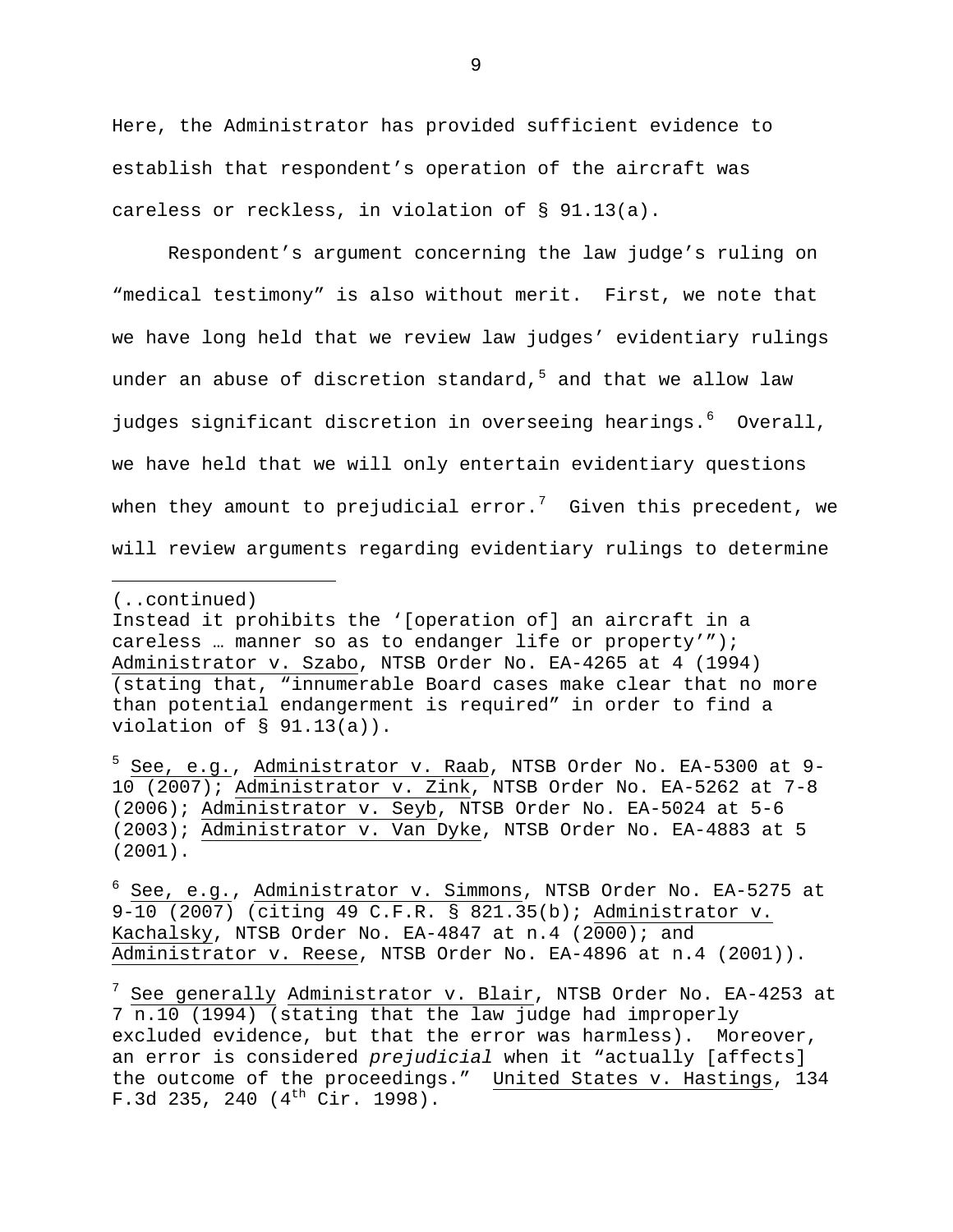whether the law judge has abused his broad discretion, and whether the alleged error resulted in prejudice against the party that allegedly suffered harm as a result of the ruling. Respondent's contention that the law judge erred in allowing Inspector Goldfluss to testify that respondent would have been distracted or could have incorrectly manipulated the controls of the aircraft in the event of a "biological reaction" to the activities during the flight is unpersuasive. Respondent has not established how this testimony was prejudicial; even without Inspector Goldfluss's opinion on this topic, we would expect our judges to be able to assess the evidence on videotape and apply judgment, common sense, and their understanding of common events to the circumstances. Respondent's brief does not contain any explanation of how the law judge abused his discretion in allowing the inspector's opinion in this regard. In this instance, the evidence indisputably establishes that respondent engaged in reckless conduct while operating the aircraft.

 Respondent's argument that the Sanction Guidance Table does not provide for revocation in a situation such as this one is also not persuasive. Chapter 7,  $\P$  2(b)(2) of the Sanction Guidance Table states that revocation is permissible for violations involving grossly careless or reckless conduct, among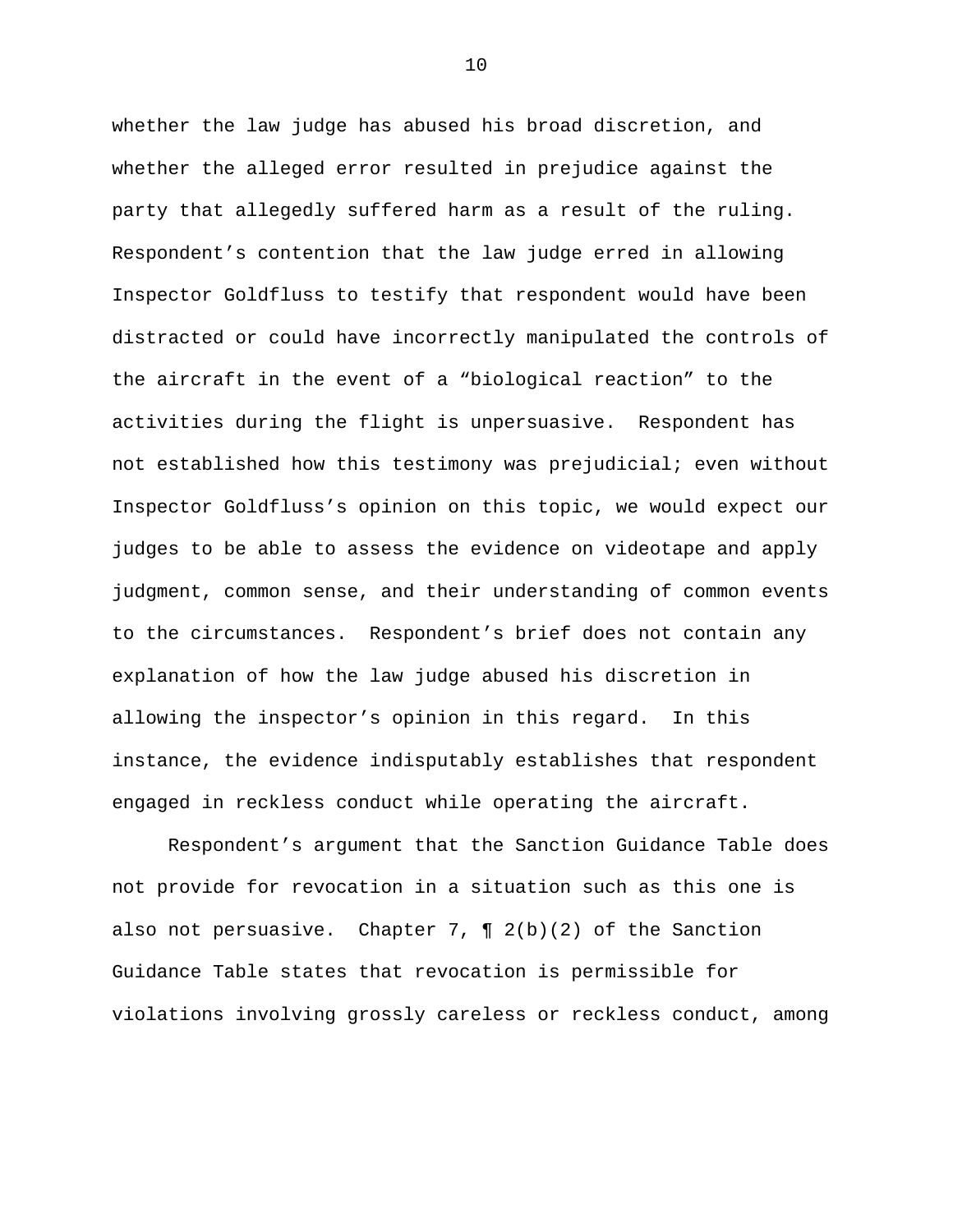other types of behavior. $8\degree$  $8\degree$  We do not believe the law judge erred in finding that respondent's conduct during the flight in question amounted to gross recklessness; we, too, conclude that the conduct meets the standard of "grossly careless or reckless," as the Sanction Guidance Table states.

 We further note that, in general, we will defer to the Administrator's choice of sanction when the Administrator includes the Sanction Guidance Table in the record.  $9$  Here, the law judge took judicial notice of the Sanction Guidance Table, which provides for revocation in this instance. Furthermore, we have repeatedly upheld revocation where the respondent's non-compliance disposition is demonstrated.<sup>[10](#page-10-2)</sup> We have also held that

 $\overline{a}$ 

<span id="page-10-0"></span><sup>&</sup>lt;sup>8</sup> Revocation is appropriate whenever a certificate holder "demonstrates a lack of willingness or ability to comply consistently with statutory or regulatory requirements. A lack of willingness or ability to comply may be demonstrated by such things as repeated or deliberate violations or by violations that involve grossly careless or reckless conduct." Exh. A-3 at  $7 - 2$ .

<span id="page-10-1"></span> $9$  Garvey v. NTSB, 190 F.3d 571, 581 (D.C. Cir. 1999) (directing the Board to defer to the Administrator with regard to sanction, when the Board had reduced the sanction on the basis that the pilot had acted "responsibly and prudently"); Administrator v. Law, NTSB Order No. EA-5221 at 4 (2006) (deferring to the Administrator's choice of sanction); see also Go Leasing v. NTSB, 800 F.2d 1514, 1518 (9th Cir. 1986) (finding that the Federal Aviation Act authorizes Administrator to issue orders suspending, revoking, amending, or modifying aviation certificates in interests of safety, and that the Administrator may decide which certificate action is appropriate).

<span id="page-10-2"></span> $10$  Administrator v. Bigger, NTSB Order No. EA-4856 at 3 (2000), citing Administrator v. Bennett, NTSB Order No. EA-4762 at 3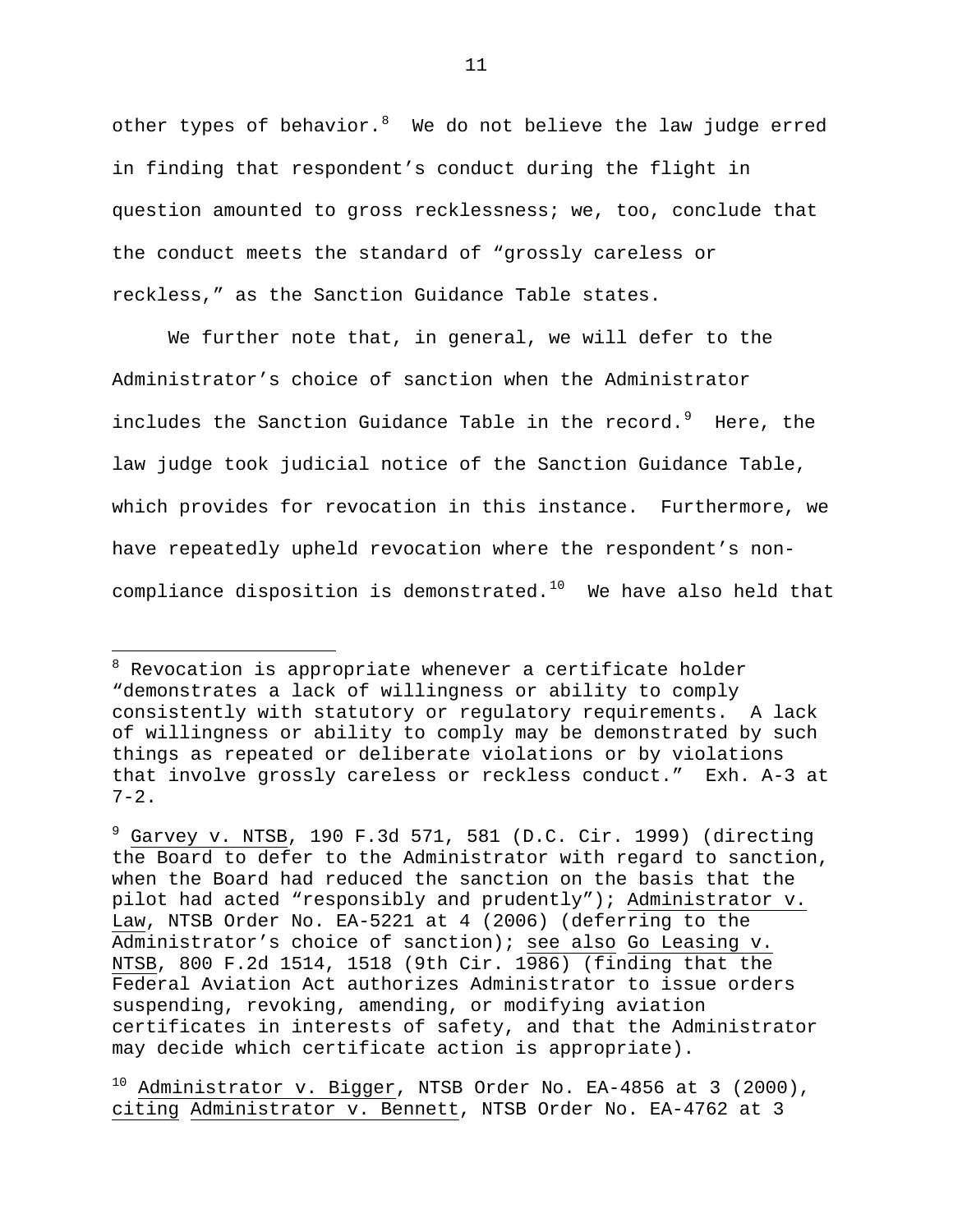an airman displaying a negative compliance disposition lacks the care, judgment, and responsibility required of a certificate holder because the likelihood of his adherence to regulatory requirements adopted to promote air safety cannot be predicted with any degree of confidence. $11$  With regard to the case at hand, respondent's conduct was egregious and exhibited a disregard for safety; as such, we agree with the law judge that revocation is the appropriate sanction.

 Finally, respondent's argument that his conduct did not "bear on his qualifications to hold an airman certificate" is neither persuasive nor helpful to his case. Respondent cites Administrator v. Stewart, NTSB Order No. EA-4479 (1996), for the notion that a significant temporal gap between the conduct and the enforcement action can overcome a lack of qualifications, because a respondent who, at the time of the conduct, might have lacked the qualifications to hold an airman certificate may now possess the requisite care, judgment, and responsibility. The law judge correctly noted that Stewart is easily distinguishable from respondent's case, as Stewart involved a gap of 17 years between the time of the conduct and the enforcement action.

 $\overline{a}$ 

<sup>(..</sup>continued)

<sup>(1999);</sup> Administrator v. Basulto, NTSB Order No. EA-4474 at 10 (1996) (imposing revocation for intentional conduct that demonstrated lack of compliance disposition).

<span id="page-11-0"></span> $11$  Administrator v. McKinley, 7 NTSB 798 (1991).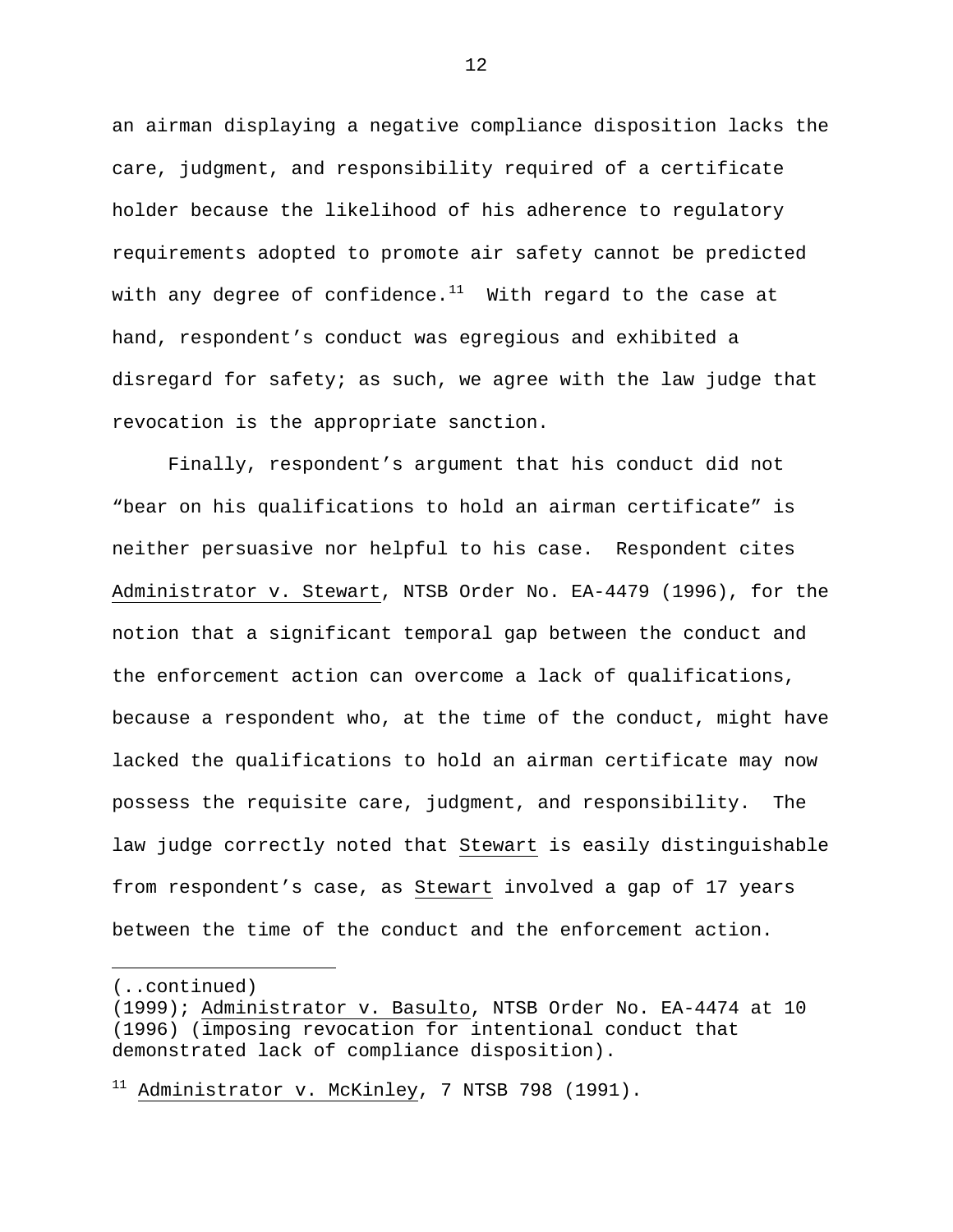Respondent, however, recklessly operated the helicopter in May 2005, and, shortly after this conduct, respondent's certificate was suspended for his operation of an unairworthy aircraft, during which he struck a wire with his helicopter. Administrator v. Martz, NTSB Order No. EA-5352 (2008). This matter subsequently came to the attention of the Administrator, and enforcement action promptly ensued. Respondent has not convinced this Board that he possesses the care, judgment, and responsibility to hold an airman certificate, in 2005 or today. As discussed above, respondent's conduct demonstrates that he lacks the qualifications to hold an airman certificate.

### **ACCORDINGLY, IT IS ORDERED THAT:**

- 1. Respondent's appeal is denied;
- 2. The law judge's decision is affirmed; and

3. The Administrator's emergency revocation of respondent's commercial pilot certificate is affirmed.

ROSENKER, Acting Chairman, and HERSMAN, HIGGINS, and SUMWALT, Members of the Board, concurred in the above opinion and order.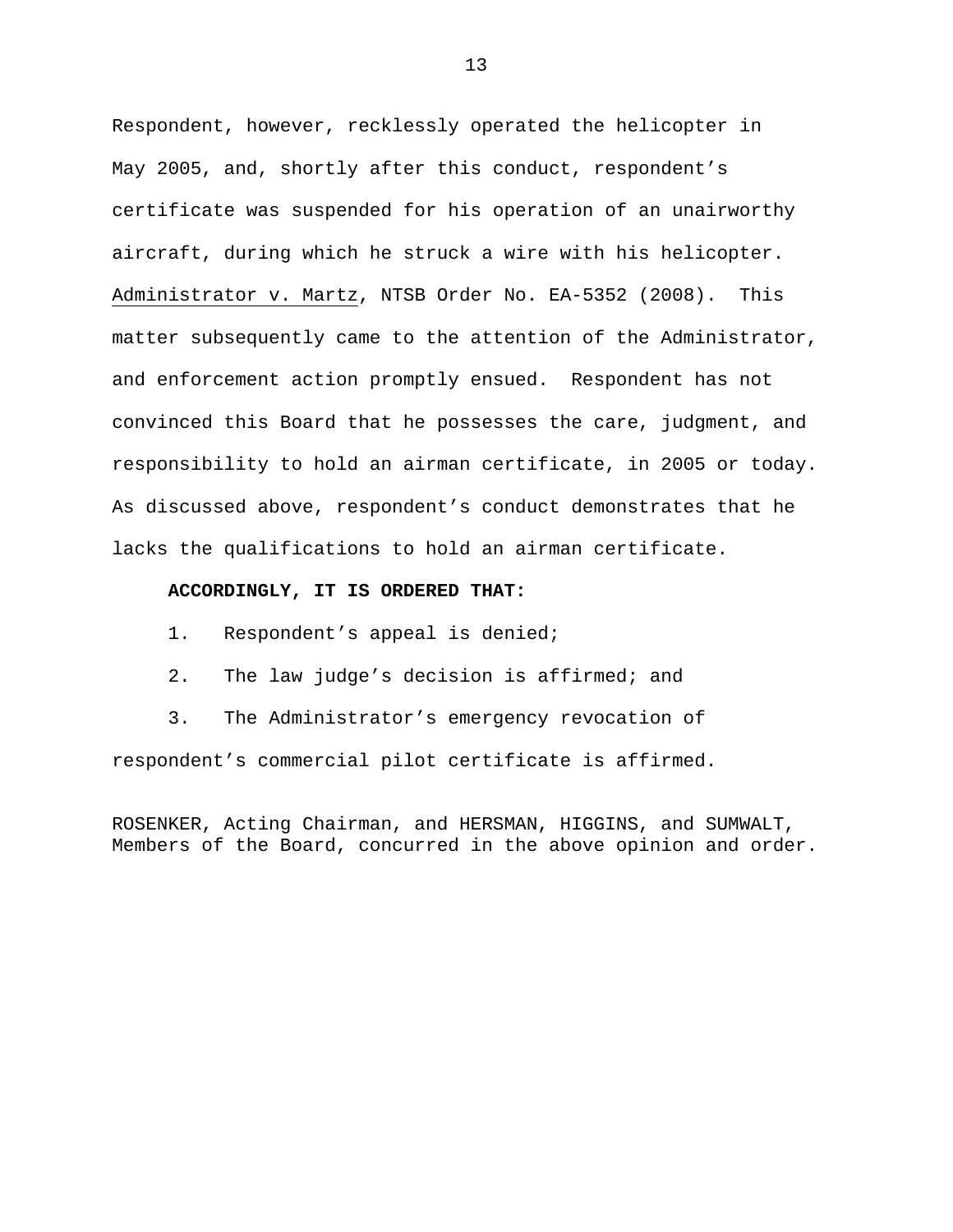# UNITED STATES OF AMERICA

## NATIONAL TRANSPORTATION SAFETY BOARD

OFFICE OF ADMINISTRATIVE LAW JUDGES

| In the matter of:                                              | $\star$  |                      |
|----------------------------------------------------------------|----------|----------------------|
|                                                                | $\star$  |                      |
| LYNN OSMUS,                                                    | $\star$  |                      |
| Acting Administrator,                                          | $\star$  |                      |
| Federal Aviation Administration,                               | $\star$  |                      |
|                                                                | $\star$  |                      |
| Complainant,                                                   | $\star$  |                      |
| v.                                                             | $\star$  | Docket No.: SE-18532 |
|                                                                | $^\star$ | JUDGE MULLINS        |
| DAVID KEITH<br>MARTZ,                                          | $\star$  |                      |
|                                                                | $\star$  |                      |
| Respondent.                                                    | $\star$  |                      |
| $\star$<br>$\star$<br>$\star$<br>$\star$<br>$\star$<br>$\star$ |          |                      |

 1515 West 190th Street Courtroom 555 Gardena, California

 Tuesday, April 7, 2009

The above-entitled matter came on for hearing, pursuant

to Notice, at 9:00 a.m.

 BEFORE: WILLIAM R. MULLINS Administrative Law Judge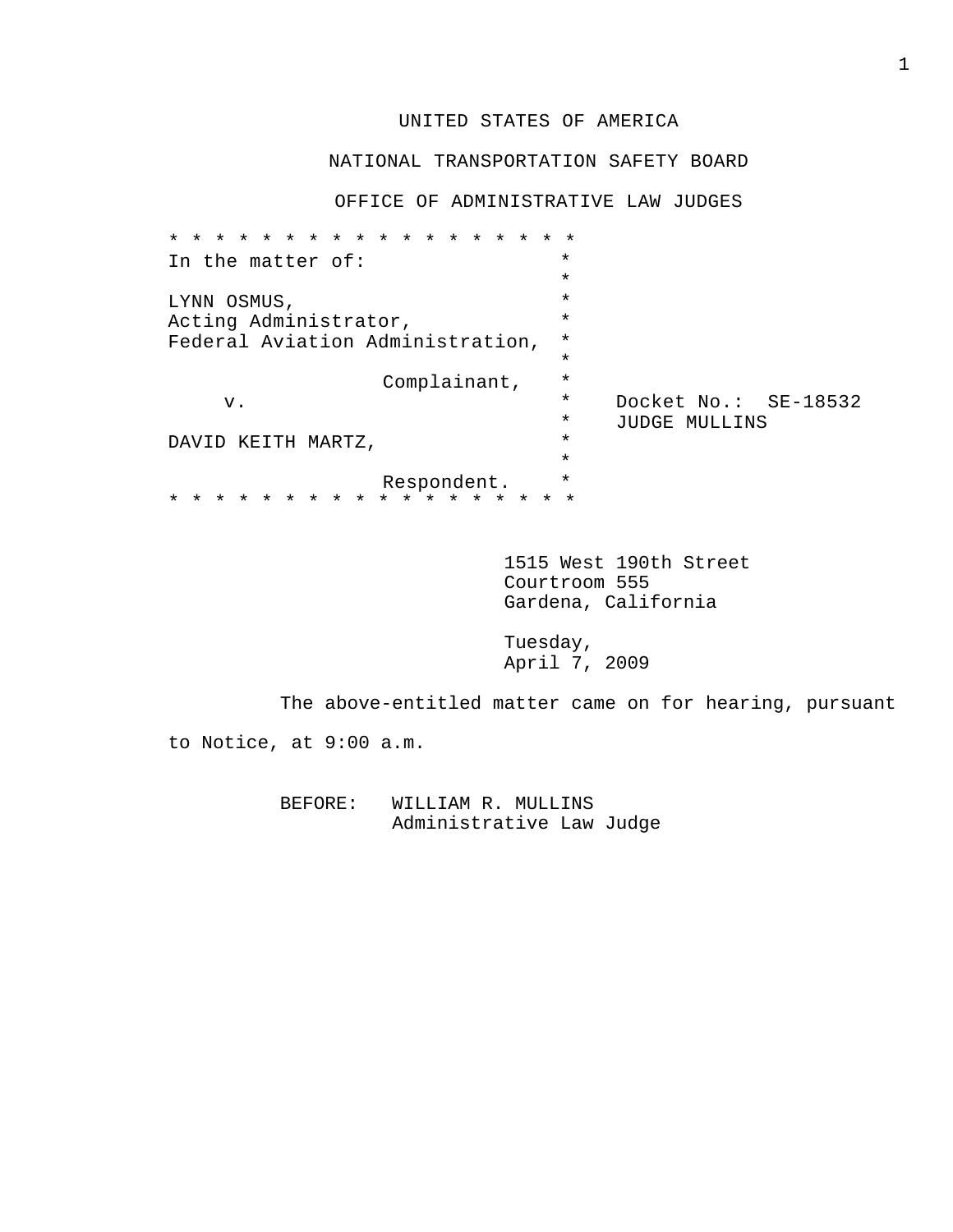### APPEARANCES:

## On behalf of the Administrator:

 LIERRE M. GREEN, ESQ. Federal Aviation Administration Office of Regional Counsel 15000 Aviation Boulevard, Room 6004 Lawndale, California 90261 Tel: 310-725-7111 Fax: 310-725-6816 lierre.green@faa.gov

CAREY W. TERASAKI, ESQ. Western-Pacific Region Federal Aviation Administration Office of Regional Counsel, AWP-7 P.O. Box 92007 Los Angeles, California 90009-2007 Tel: 310-725-7100 Fax: 310-725-6816 carey.teraski@faa.gov

On behalf of the Respondent:

 BRIAN J. LAWLER, ESQ. 450 B Street, Suite 1430 San Diego, California 92101 Tel: 619-255-2398 Fax: 619-231-4984 brianlawler@pilotlawcorp.com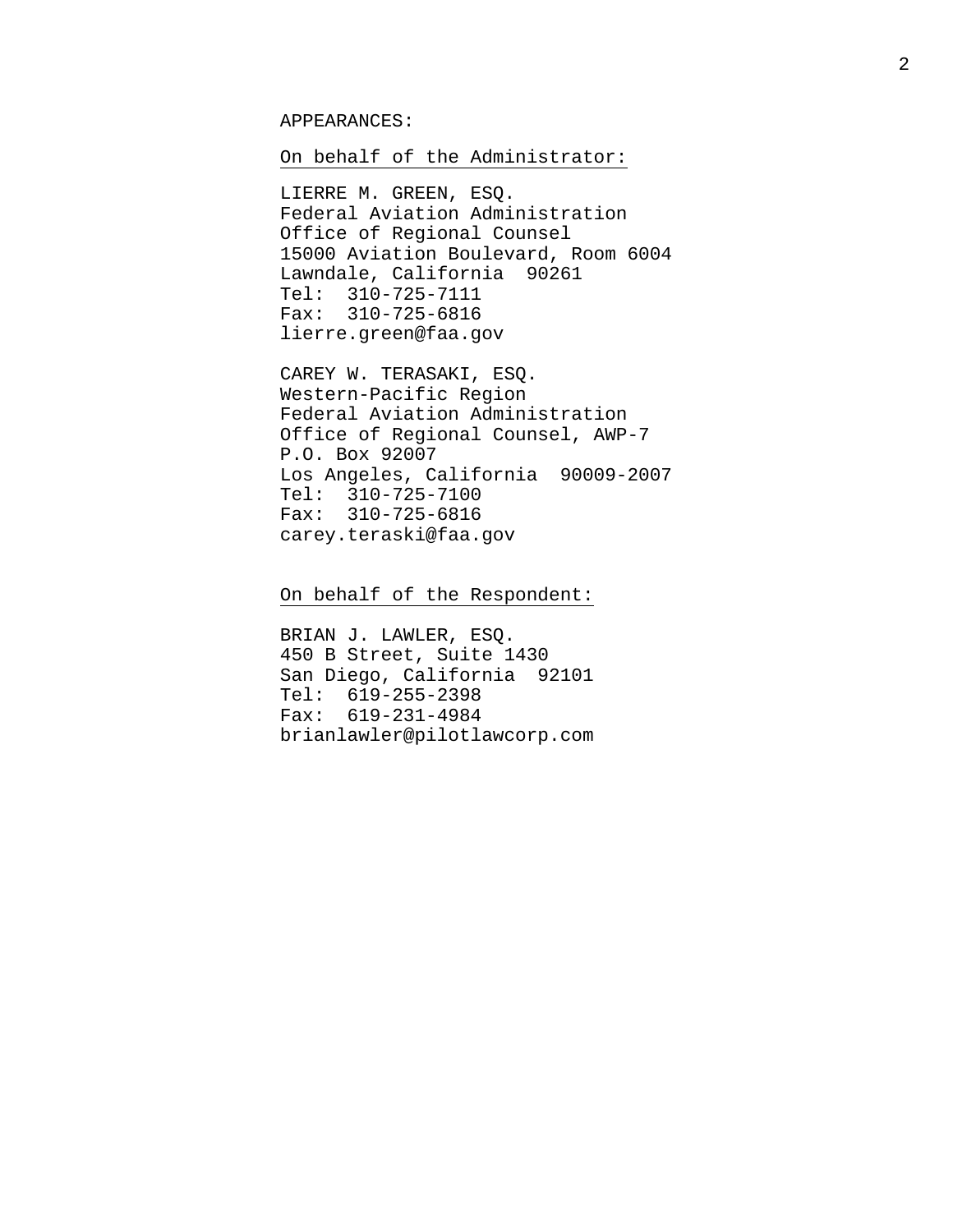| $\mathbf 1$    |                                                                    |
|----------------|--------------------------------------------------------------------|
| 2              |                                                                    |
| $\mathfrak{Z}$ |                                                                    |
| $\overline{4}$ |                                                                    |
| 5              |                                                                    |
| 6              |                                                                    |
| 7              | ORAL INITIAL DECISION                                              |
| 8              | ADMINISTRATIVE LAW JUDGE MULLINS:<br>This has been a               |
| 9              | proceeding before the National Transportation Safety Board held    |
| 10             | under provisions of Section 44709 of the Federal Aviation Act of   |
| 11             | 1958, as amended, on the appeal of David Keith Martz, who I will   |
| 12             | refer to as the Respondent, from an Emergency Order of Revocation  |
| 13             | that has revoked his airman's certificate. The Emergency Order of  |
| 14             | Revocation was filed on behalf of the Administrator of the Federal |
| 15             | Aviation Administration, through Regional Counsel of the Western   |
| 16             | Pacific Region.                                                    |
| 17             | The matter has been heard before me, William R. Mullins.           |
| 18             | I'm the administrative law judge for the National Transportation   |
| 19             | Safety Board. And pursuant to Board's Rules, I'll issue a bench    |
| 20             | decision at this time.                                             |
| 21             | The matter came on for hearing here in Gardena,                    |
| 22             | California this 7th day of April 2009. And the Administrator was   |
| 23             | present throughout these proceedings and represented by Cousel,    |
| 24             | Ms. Lierre Green, Esquire, and Mr. Carey W. Terasaki, Esquire, of  |
| 25             | the of the Regional Counsel's Office.                              |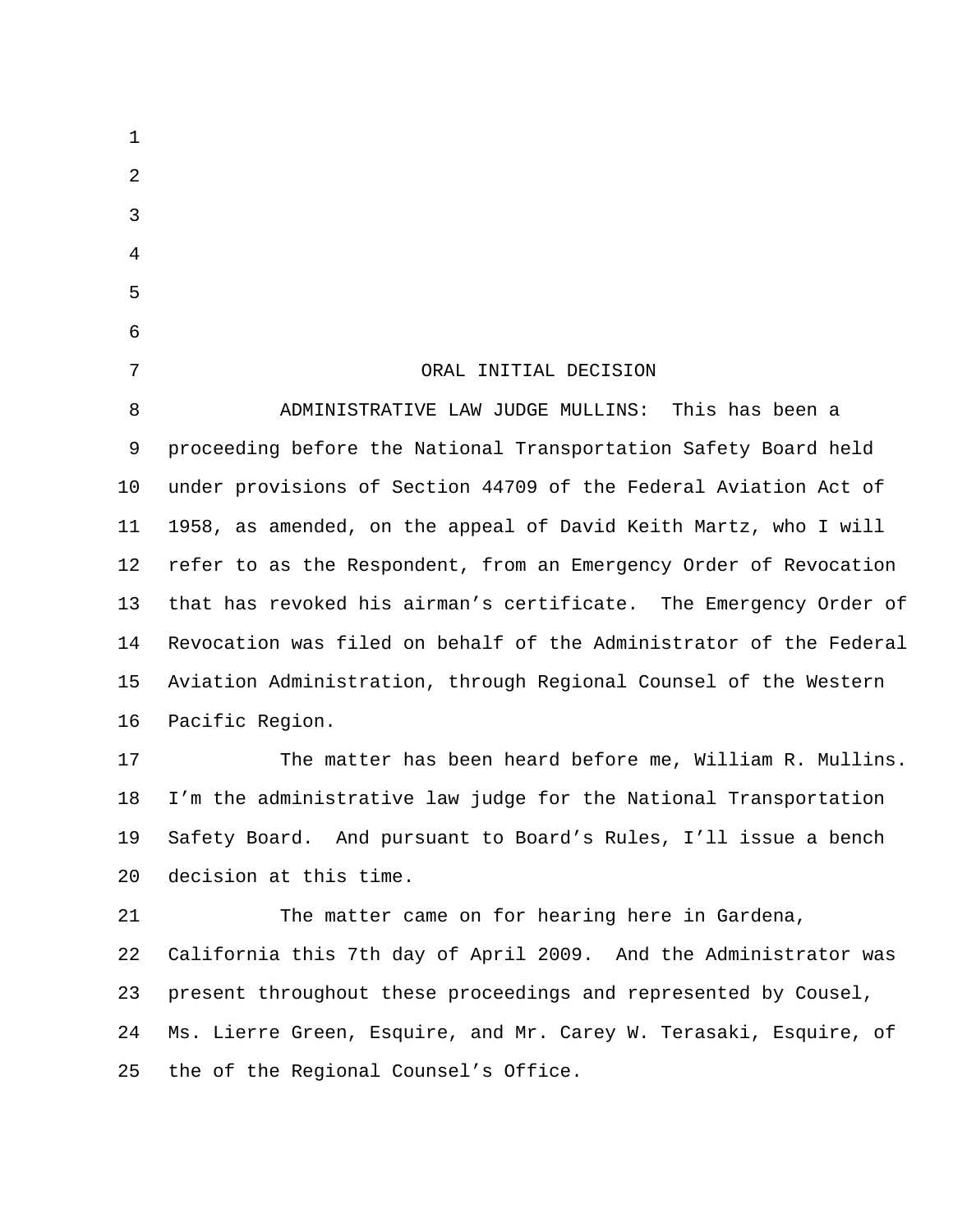Respondent was present throughout these proceedings and represented by his Counsel, Mr. Brian J. Lawler, Esquire, of San Diego. 1 2 3

4 5 6 7 8 9 10 11 12 13 14 15 16 17 18 19 The parties were afforded a full opportunity to offer evidence, to call, examine, and cross-examine witnesses. In addition, the parties were afforded an opportunity to make argument in support of their respective positions. DISCUSSION The Administrator had three exhibits. I'll just mention them briefly. Exhibit A-1 was the resume of Mr. Goldfluss, who was the only witness the Administrator called. Exhibit A-2 was the video of this particular flight in question. Exhibit A-3 was the Sanctioned Guidance Table, newly -- well, since 2007, 2150.3B. The Respondent had one exhibit, which was the video of the newsclips that were generated after the Respondent was involved in the search for Mr. Fossett up in Nevada. There were four witnesses called. First, the only witness for the Administrator was Mr. Goldfluss. And the

20 Respondent called Mr. Ruben Campos, Mr. Wayne Lewis,

21 Mr. Tim Sears, and then Respondent called himself.

22 23 24 25 Before I really get into the nature of the testimony, I would say that this case has received some notoriety, at least in the west coast press because it involved a flight that Respondent was conducting in a helicopter over the area of San Diego, at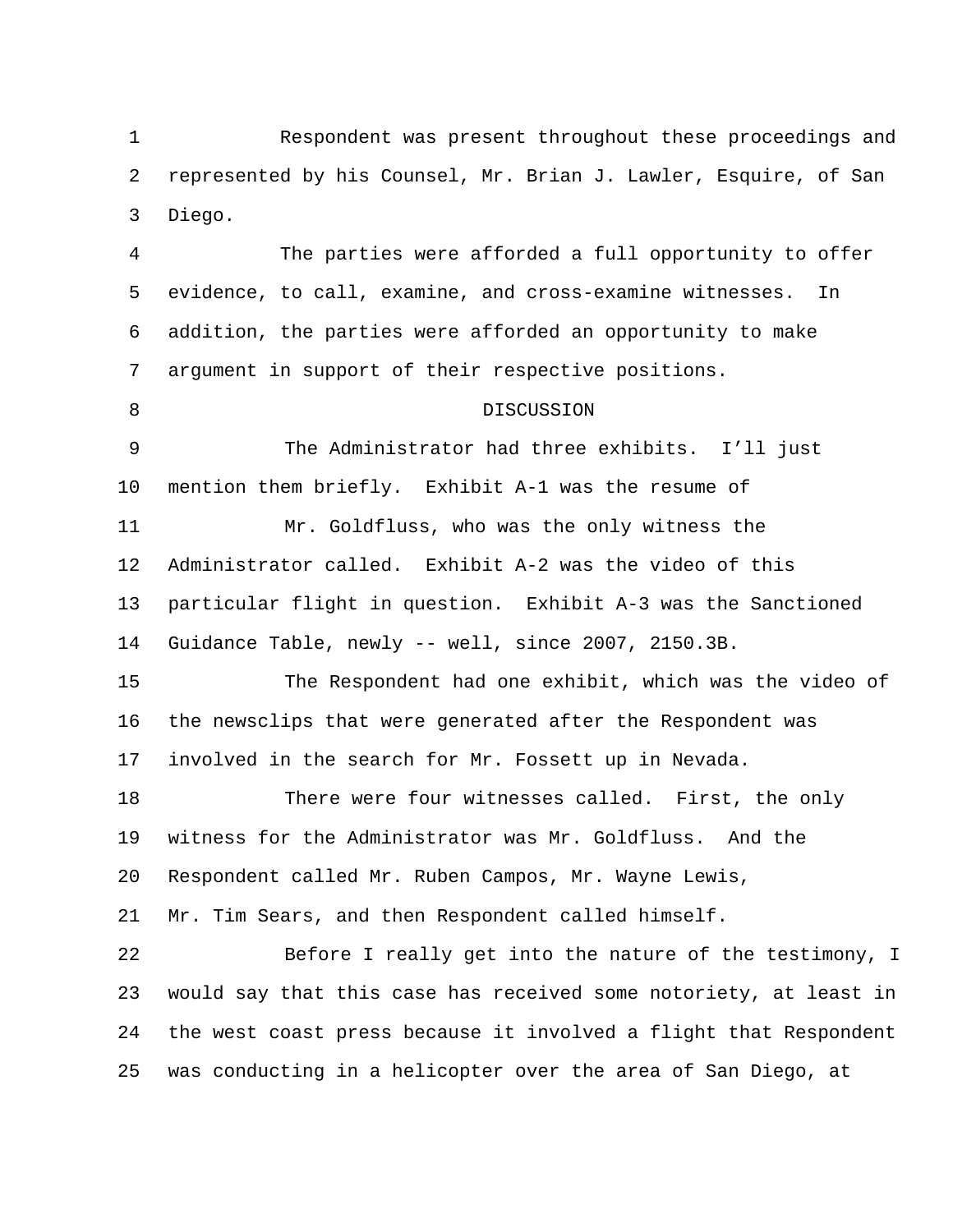night, at least late evening. That portion of video that I saw that was presented today was at night. 1 2

3 4 5 6 7 8 9 And during this flight, Respondent received an oral sex act by a partially nude young lady. I say young lady; it appeared to be a young lady. Those things become relative, as I get older, but it appeared to be a young lady who was in the left seat of the helicopter and it was being videoed by someone unidentified, who was in the backseat. And the young lady was never identified either.

10 11 12 13 14 And this occurred and the evidence indicated today that it occurred on the evening of May 29th of 2005, almost four years ago. And as results of that videotape, the Administrator has alleged a careless/reckless act and has revoked Respondent's airman certificate on an emergency basis.

15 16 17 18 19 Interestingly for me, the Respondent admitted all of these things. The only portion of the complaint that Respondent has denied was that it was a careless and reckless act. And he denied -- and as a result of that denial, he believes that the sanction is inappropriate, that of revocation.

20 21 22 23 24 25 Mr. Goldfluss testified, and he's an aviation safety inspector at the FAA Western Pacific Region, Regional Headquarters, and apparently, as he testified, he serves as a consultant on enforcement cases and reviews them and presents his reviews, okays them from standpoint of the investigative report, the enforcement investigative report, EIR.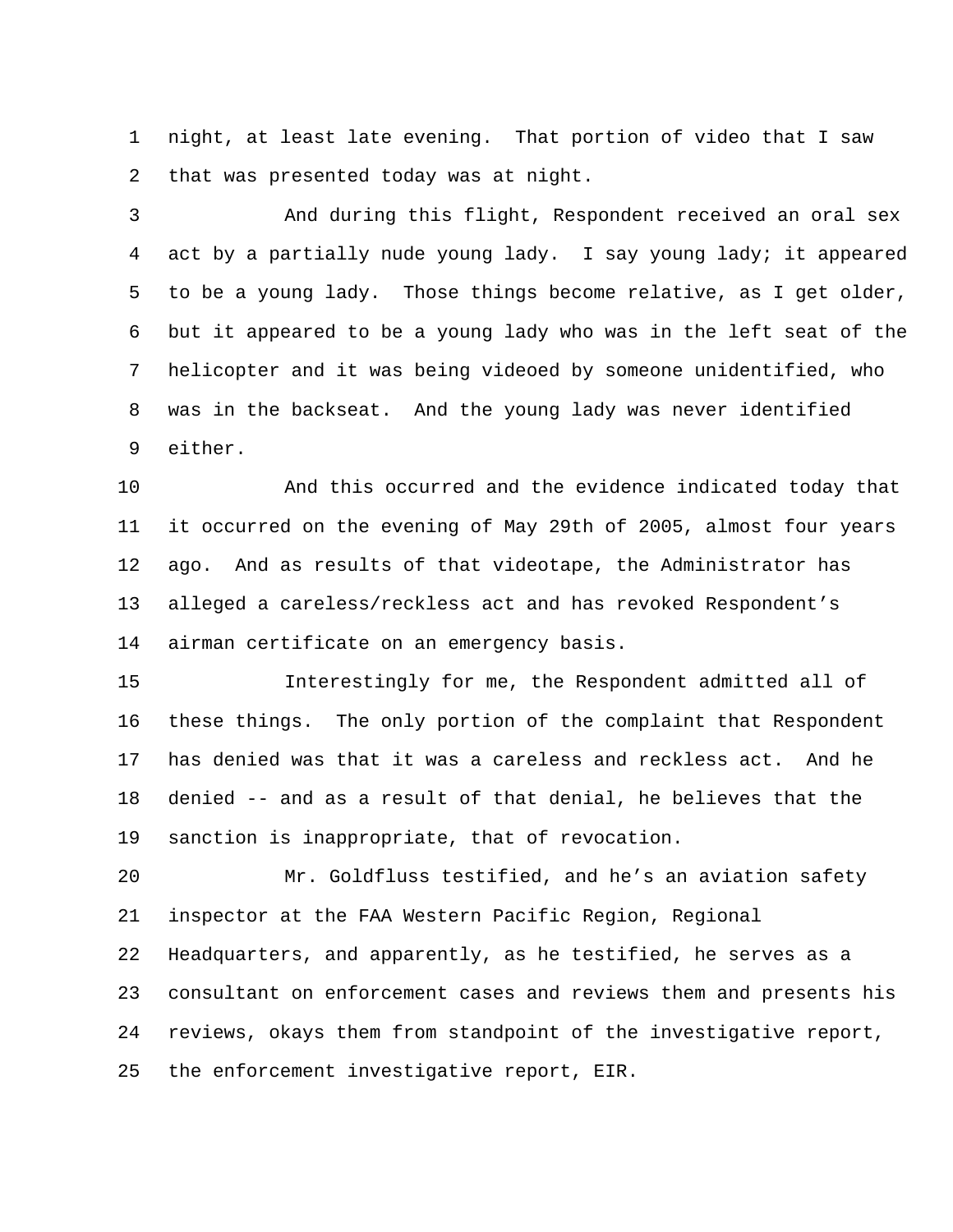In this particular case, Mr. Goldfluss testified and he had identified this videotape that we observed in camera. And there were several aspects of it that he pointed out. Among them was that the Respondent had unbuckled his seatbelt, his shoulder harness was obviously loose, as depicted in that. His trousers, jeans, were down almost to his knees and appeared to be up against the cyclic. And the young lady was leaning over the collective. I'm not a helicopter pilot; I hope I get those controls right. But the up and down control, she was over that. 1 2 3 4 5 6 7 8 9

10 11 12 13 14 15 16 And as Mr. Goldfluss pointed out, any number of things could've gone wrong at that moment and the helicopter would've been, probably in a catastrophic situation for whatever reason, if control had been lost, if there'd been turbulence, if there'd been an engine out, or some other human factors that might've been involved. But in any event, none of them represented a good scenario.

17 18 19 20 And on cross-examination, he did agree with Counsel for Respondent that none of those things occurred that evening. However, I think his testimony was that they were here for the potential of that.

21 22 23 24 25 In any event, he testified that it was his opinion that this was a serious enough violation based on the prior history. Respondent had been revoked twice prior to this incident and suspended on a couple of other occasions, and in fact, was suspended, subsequent to the date of this incident that night that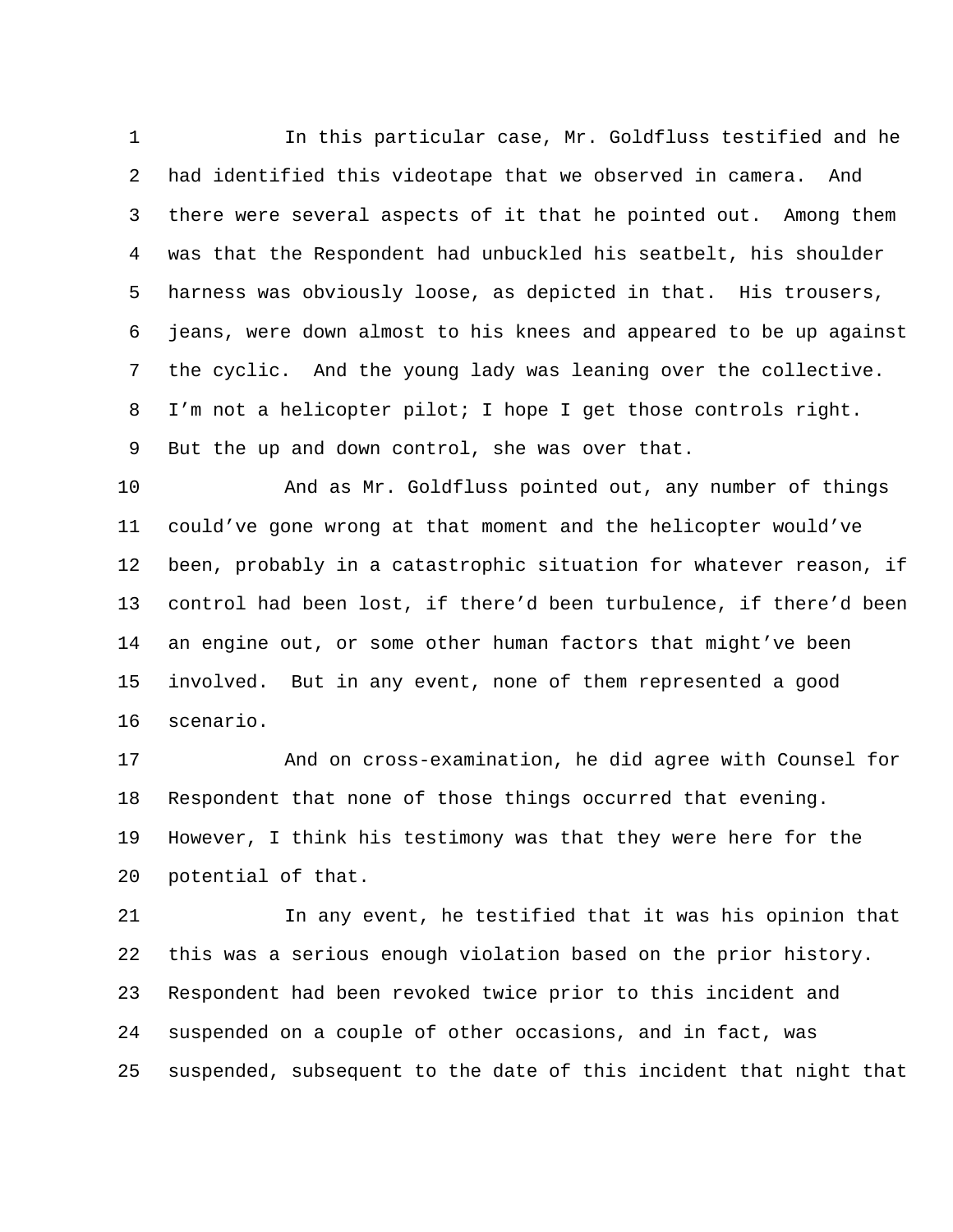was shown in the videotape. And it was Mr. Goldfluss' opinion that this would justify under the new Sanction Guidance Table revocation of the certificate. 1 2 3

4 5 6 7 8 9 10 11 12 Respondent had four witnesses, including himself, but the first witness was Mr. Ruben Campos. Mr. Campos is a commercial helicopter pilot that works for SoCal, which is Respondent's company. And I asked him, and Mr. Campos admitted, that he works for Respondent. But his testimony was that he thought that Mr. Martz had the care, judgment, and responsibility required to hold a certificate that he has. However, he agreed that the video perhaps showed an act that didn't demonstrate care, judgment, and responsibility.

13 14 15 16 17 Mr. Wayne Lewis, who's a friend of Respondent, who is a private helicopter pilot and was with Respondent during the search for the Fossett aircraft up in Nevada, testified. And he's flown with Respondent a number of times. And his testimony was that he felt comfortable flying with Respondent.

18 19 20 21 22 23 24 Tim Sears was called then, who's an ATP rated fixed and rotor wing pilot and a CFI. He said he's flown over 200 hours with the Respondent. I thought it was interesting, he said now that the Respondent has the care, judgment, and responsibility required of a pilot, although he felt there was a time several years ago when he didn't have that care, judgment, and responsibility.

And then Respondent testified almost to that same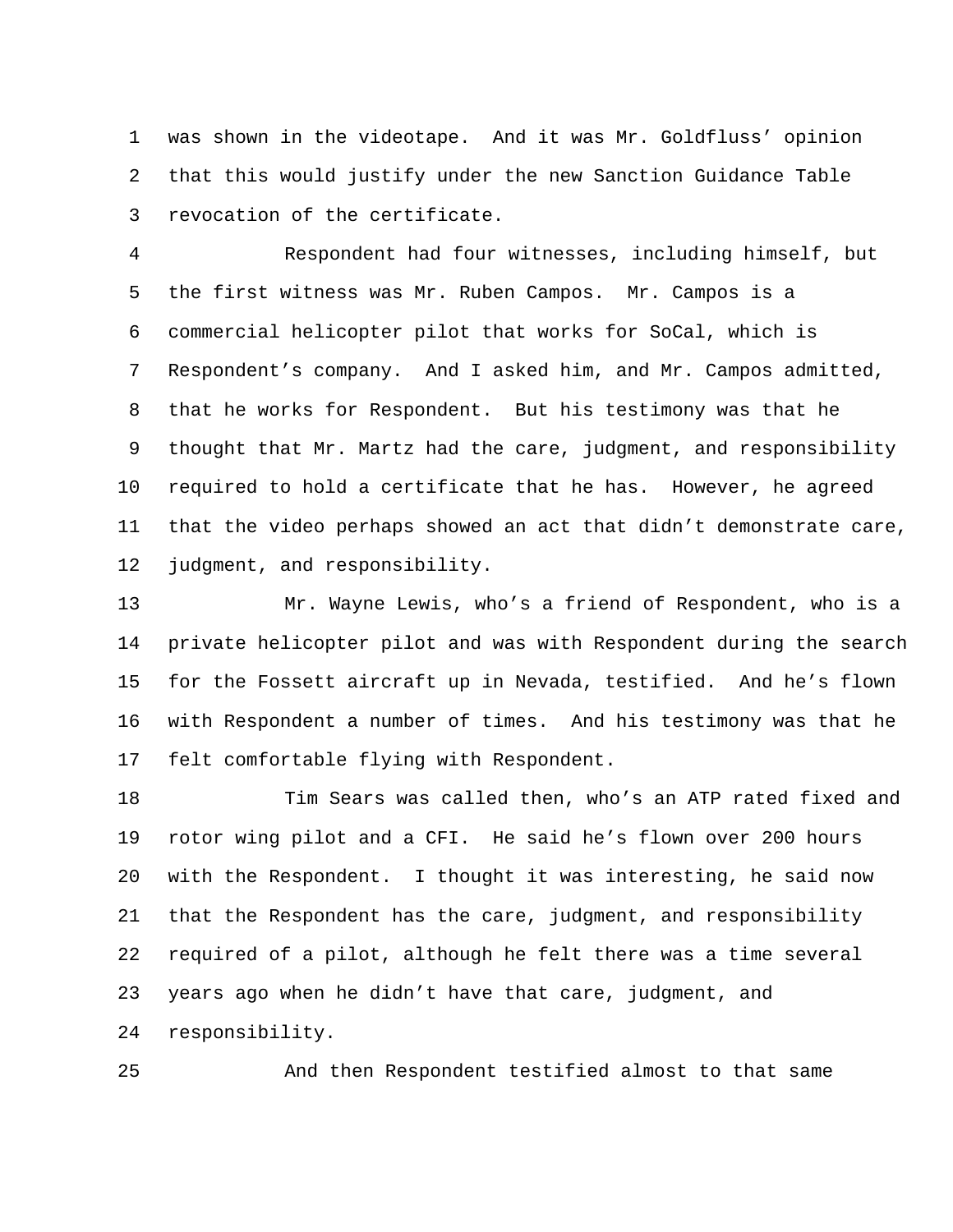thing, that he felt, particularly since the last period of suspension, which involved a wire strike, I think he said down in Mexico; but in any event, that he's become a better pilot and he now has the care, judgment, and responsibility. There was not any dispute about the film or the facts as they developed on the night of this flight. 1 2 3 4 5 6

7 8 9 10 Respondent's position is that he has since somehow been rehabilitated because of a period of suspension that he served subsequent to that time and believes that the matter of sanction is excessive.

11 12 The evidence clearly shows grossly reckless conduct on the part of the Respondent. Respondent has argued that the Stewart case, where there was a 17-year period between the acts complained of and the Order of Revocation sought by the Administrator had transpired. 13 14 15

16 17 18 19 20 And in that case, the Board said that the 17-year period, particularly where this American Airline captain had flown for American Airlines, had gone through all of their training and testing and everything over that 17-year period that that was just too long a period of time.

21 22 23 24 25 I find that case easily distinguishable today. Over the years, in fact, I think I was involved in the first case involving Mr. Stewart, Captain Stewart, which we had over in Phoenix for a week or ten days. But in any event, there was a period of time that the Administrator and I have seen this at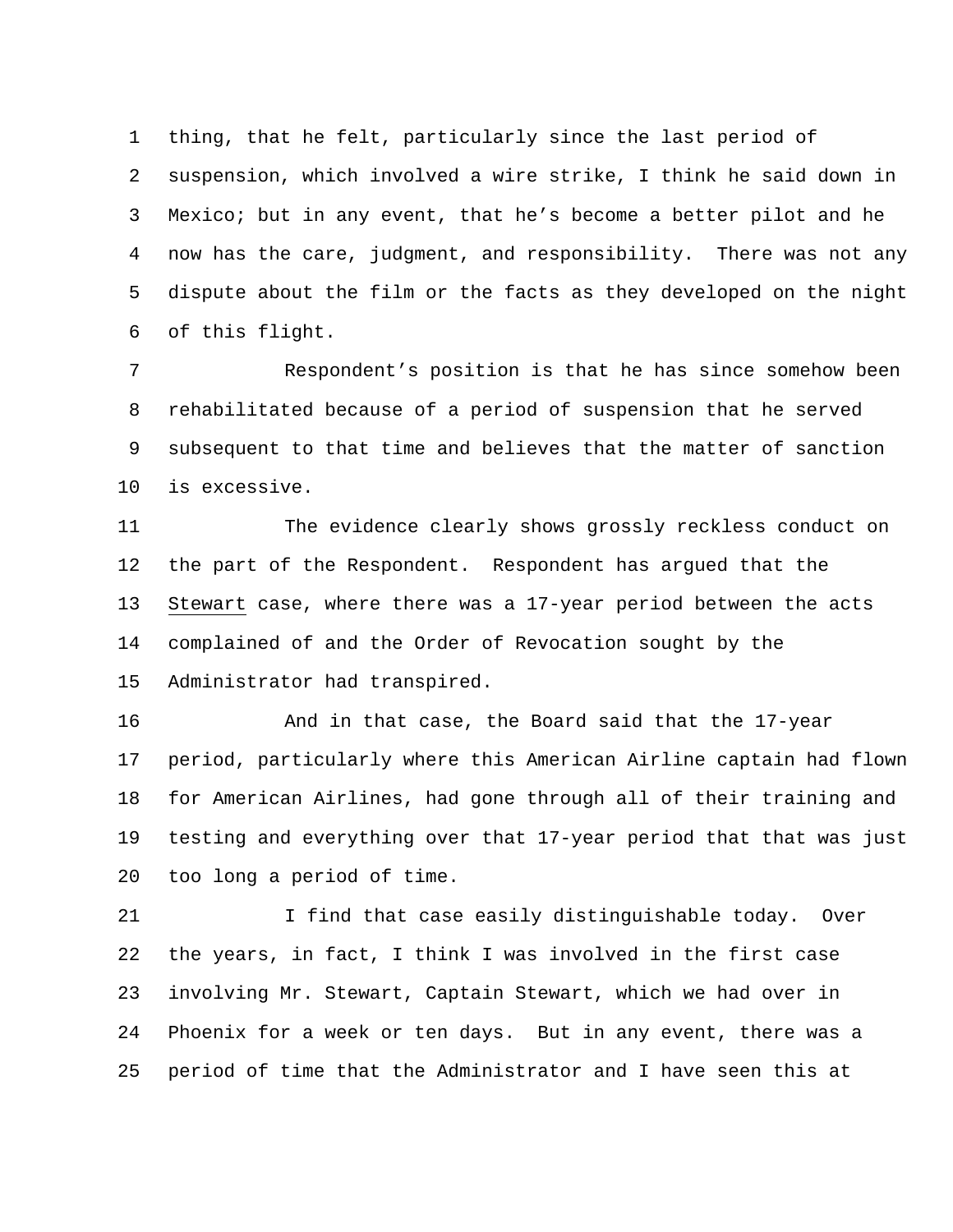least in a couple of situations where the Administrator gets on a crusade about something. And at that particular time, and I think the Board referred to it in the Stewart case, they were on a 1 2 crusade about these add-on type ratings. 3 4

5 6 7 8 9 And if you had received an add-on type rating or if you were an FAA inspector who was giving these add-on type ratings without the appropriate paperwork, the Administrator came after those individuals for revocation. That's clearly distinguished from the facts of this case.

10 11 12 13 14 15 16 17 18 19 The latest of those crusades that I've seen from the Administrator is the operational control issue. And the operational control issue, that generated because of a Challenger accident back in Teterboro about four years ago. And I've been involved in three or four of those cases since then where the Administrator, apparently, the only way they can get the operational control the way they want it is just to revoke a bunch of the operators. They certainly have gotten them suspended. They haven't gotten any revocations. But that's just one of those things.

20 21 22 23 24 25 But those are the kind of cases that are clearly distinguishable from this present case. As I said, the conduct that evening was grossly reckless and I'm surprised that the Administrator even put careless in the pleadings because careless shows some sort of negligent act. This was a deliberate act that was reckless clearly on its face.